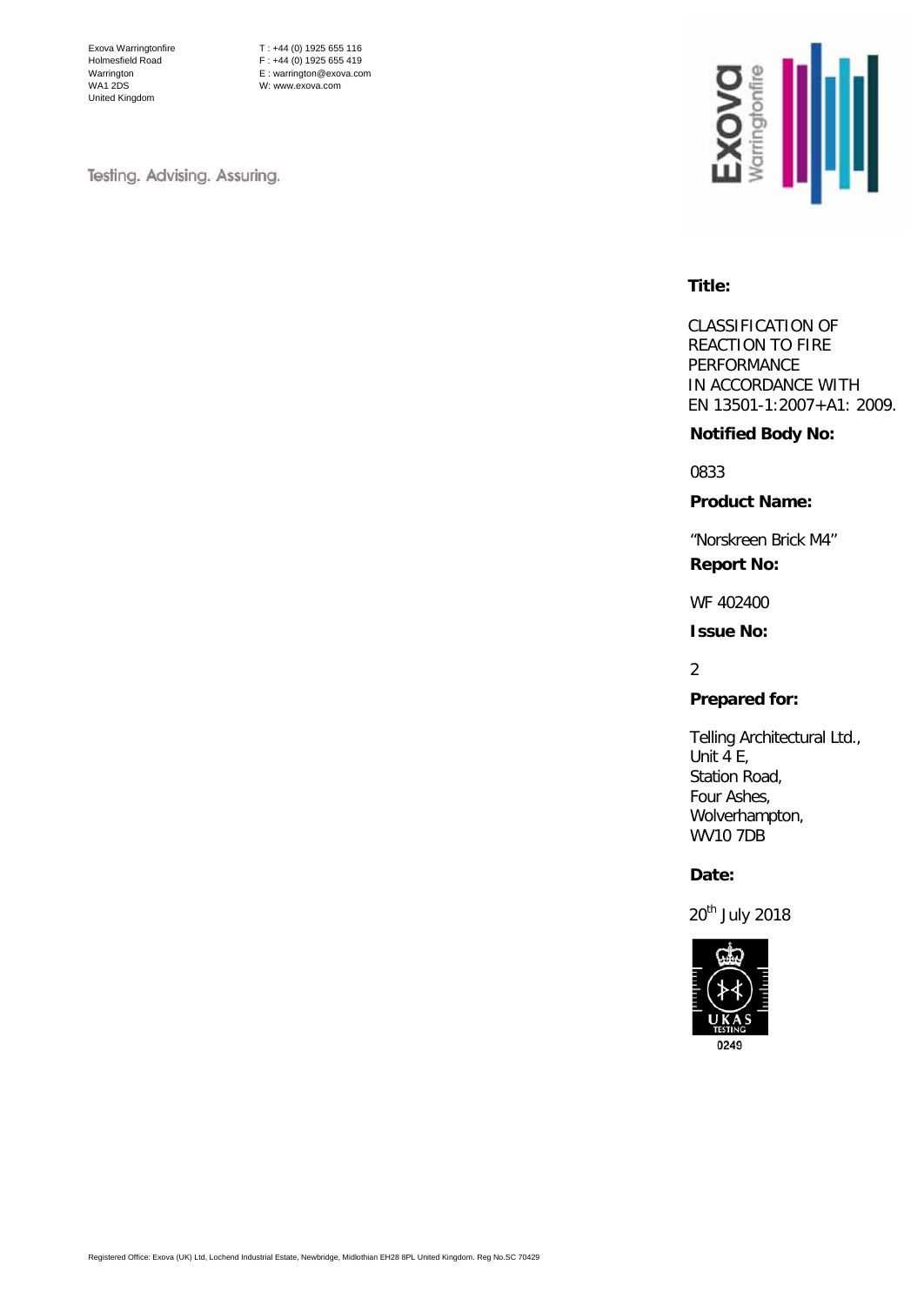# **1. Introduction**

This classification report defines the classification assigned to "Norskreen Brick M4", a brick faced glass reinforced concrete with lime mortar, in accordance with the procedures given in EN 13501-1:2007

# **2. Details of classified product**

# **2.1 General**

The product, "Norskreen Brick M4", a brick faced glass reinforced concrete with lime mortar, is defined as being suitable for construction applications.

#### **2.2 Product description**

The product, "Norskreen Brick M4", is fully described below and in the test reports provided in support of classification listed in Clause 3.1.

| General description          |                         | Brick faced glass reinforced concrete with lime |  |
|------------------------------|-------------------------|-------------------------------------------------|--|
|                              |                         | mortar                                          |  |
| Product reference            |                         | "Norskreen Brick M4"                            |  |
| Name of manufacturer         |                         | <b>Telling Architectural Limited</b>            |  |
| <b>Overall thickness</b>     |                         | 40 <sub>mm</sub>                                |  |
| Overall weight per unit area |                         | 90 $kg/m^2$                                     |  |
|                              | Generic type            | Clay brick                                      |  |
|                              | Product reference       | "Fired Clay Brick"                              |  |
| <b>Brick</b>                 | Name of manufacturer    | See Note 1 Below                                |  |
|                              | Thickness               | 24mm                                            |  |
|                              | Weight per unit area    | $47$ kg/m <sup>2</sup>                          |  |
|                              | Flame retardant details | <b>See Note 2 Below</b>                         |  |
|                              | Generic type            | Hydraulic lime mortar                           |  |
|                              | Product reference       | "Unilit 15P2"                                   |  |
| Lime mortar                  | Name of manufacturer    | <b>Arte Construction</b>                        |  |
|                              | Thickness               | 10 <sub>mm</sub>                                |  |
|                              | Weight per unit area    | 6.83 $kg/m2$                                    |  |
|                              | Flame retardant details | <b>See Note 2 Below</b>                         |  |
|                              | Generic type            | Alkali resistant glass fibre                    |  |
|                              | Product reference       | "ARG 2500/H103 Fibres"                          |  |
| Reinforcement                | Name of manufacturer    | Fibre Technologies International Limited        |  |
|                              | Colour reference        | "White"                                         |  |
|                              | Thickness               | $0.1$ mm - $0.5$ mm                             |  |
|                              | Weight per unit area    | 1.65 $kg/m2$                                    |  |
|                              | Type of weave / cell    | 200 Filaments per strand                        |  |
|                              | dimensions              |                                                 |  |
|                              | Flame retardant details | <b>See Note 2 Below</b>                         |  |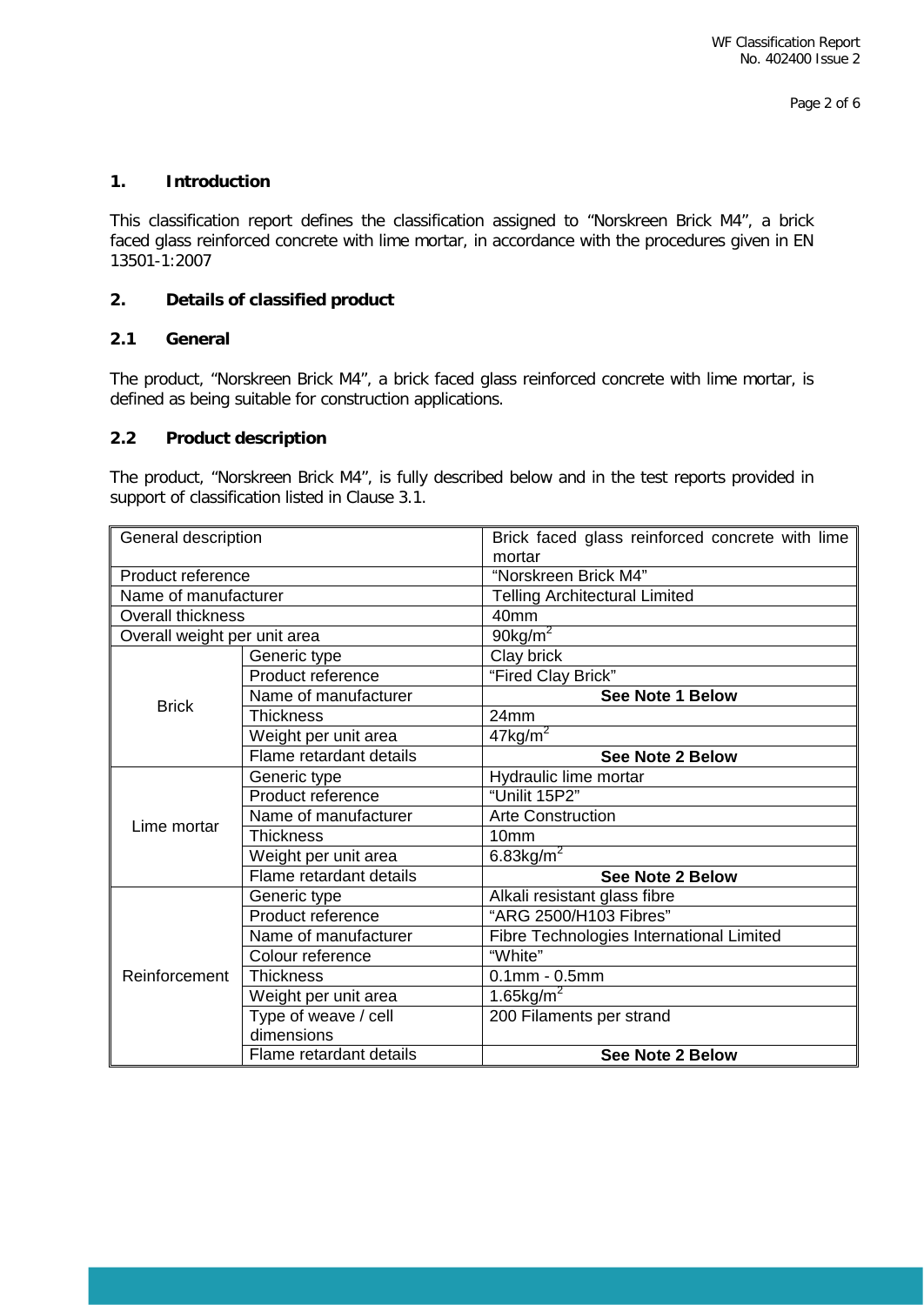| Concrete                                   | General description            | Concrete                                         |  |
|--------------------------------------------|--------------------------------|--------------------------------------------------|--|
|                                            | Product reference              | "Norskreen GRC Grade 18P"                        |  |
|                                            | Detailed description           | Cement /s mix                                    |  |
|                                            | Name of manufacturer           | <b>Telling Architectural Limited</b>             |  |
|                                            | Thickness                      | 12mm                                             |  |
|                                            | Density / weight per unit area | $2200$ kg/m <sup>3</sup>                         |  |
|                                            | Colour reference               | "White" (observed by Exova Warringtonfire)       |  |
|                                            | Flame retardant details        | See Note 2 below                                 |  |
| Mounting and fixing details                |                                | The specimen was tested in direct contact with   |  |
|                                            |                                | the calcium silicate backing board (as specified |  |
|                                            |                                | in EN 13283: 2010)                               |  |
| Brief description of manufacturing process |                                | See Note 3 Below                                 |  |

**Note 1:** The sponsor of the test was unwilling to provide this information

- **Note 2:** The sponsor of the test has confirmed no flame retardants were used in the production of this component
- **Note 3:** The sponsor of the test was unable to provide this information.

# **3. Test reports & test results in support of classification**

# **3.1 Test reports**

| Name of<br>Laboratory   | Name of<br>sponsor                  | Test reports/extended<br>application report Nos. | Test method / extended<br>application rules & date |
|-------------------------|-------------------------------------|--------------------------------------------------|----------------------------------------------------|
| Exova<br>warringtonfire | Telling<br>Architectural Ltd        | WF 390205                                        | <b>BS EN 13823</b>                                 |
| Exova<br>warringtonfire | Telling<br><b>Architectural Ltd</b> | WF 399756                                        | <b>BS EN ISO 1716</b>                              |
| EU<br>Commission        | $\overline{\phantom{0}}$            | <b>European Decision</b><br>2000/605/EC          | Deemed to Satisfy A1                               |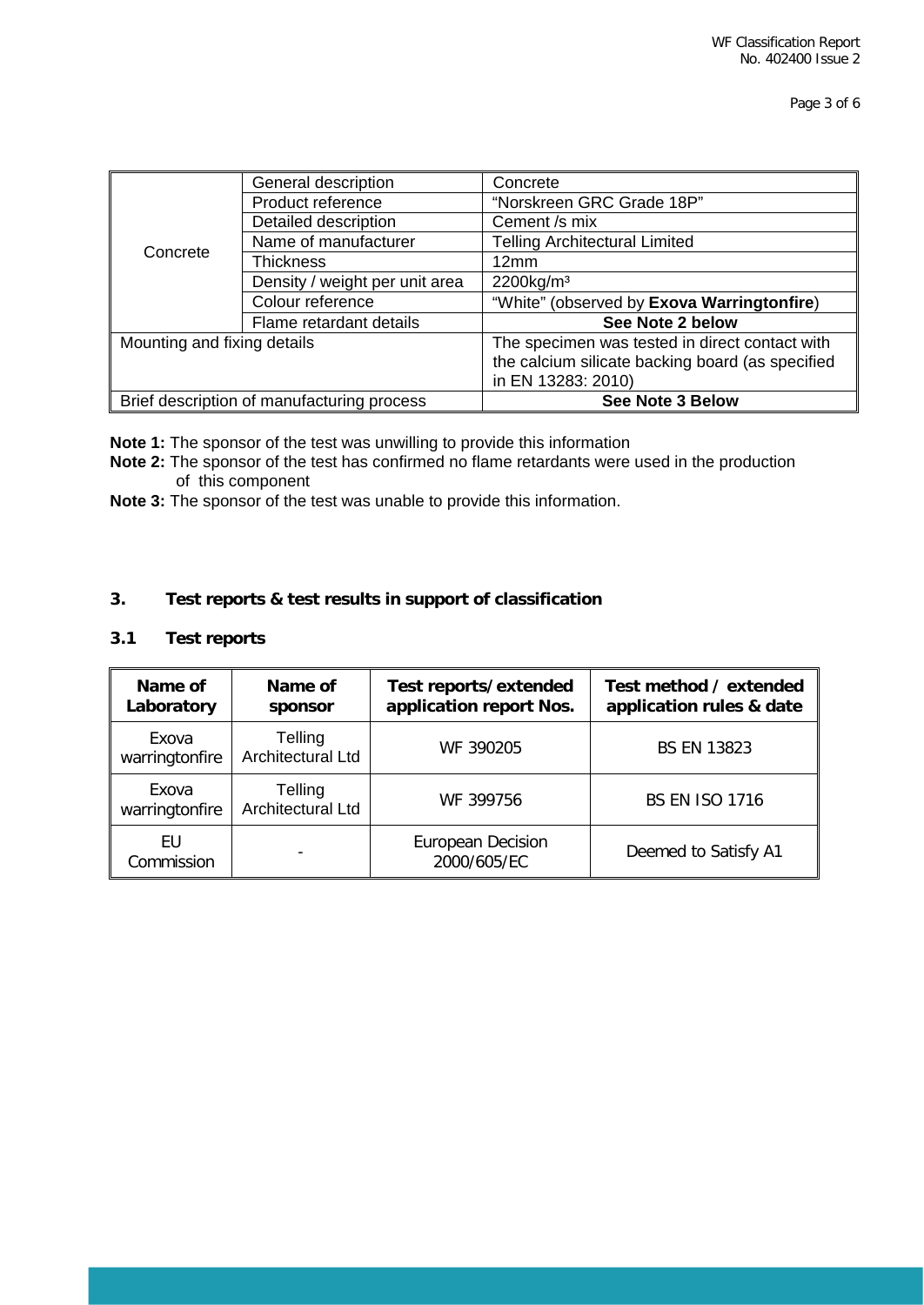Page 4 of 6

# **3.2 Test results**

| Test method &           | <b>Parameter</b>                 | No.<br>test<br>S | <b>Results</b>                               |                          |
|-------------------------|----------------------------------|------------------|----------------------------------------------|--------------------------|
| test number             |                                  |                  | <b>Continuous</b><br>parameter -<br>mean (m) | Compliance<br>parameters |
|                         | $FIGRA_{0.2MJ}$                  |                  | 0.00                                         | Compliant                |
|                         | FIGRA <sub>0.4MJ</sub>           |                  | 0.00                                         | Compliant                |
|                         | THR $_{600s}$                    |                  | 0.26                                         | Compliant                |
| EN 13823                | <b>LFS</b>                       | 3                | None                                         | Compliant                |
|                         | <b>SMOGRA</b>                    |                  | 0.00                                         | Compliant                |
|                         | TSP <sub>600s</sub>              |                  | 8.71                                         | Compliant                |
| <b>BS EN ISO 1716</b>   | Brick – $PCS$ (a)                |                  | 0.00 MJ/kg                                   | Compliant                |
|                         | Mortar - PCS (a)                 |                  | 0.00 MJ/kg                                   | Compliant                |
|                         | Glass Fibre - PCS<br>(a)         | 3                | 0.7671 MJ/kg                                 | Compliant                |
|                         | Concrete - PCS (a)               |                  | 0.7424 MJ/kg                                 | Compliant                |
|                         | Product as a whole<br>$-PCS$ (e) |                  | 0.2426 MJ/kg                                 | Compliant                |
| Deemed to<br>Satisfy A1 | <b>Brick</b>                     |                  | <b>Clay Units</b>                            | Compliant                |
|                         | Mortar                           |                  | Lime                                         | Compliant                |
|                         | <b>Glass Fibre</b>               |                  | <b>Cellular Glass</b>                        | Compliant                |
|                         | Concrete                         |                  | Concrete                                     | Compliant                |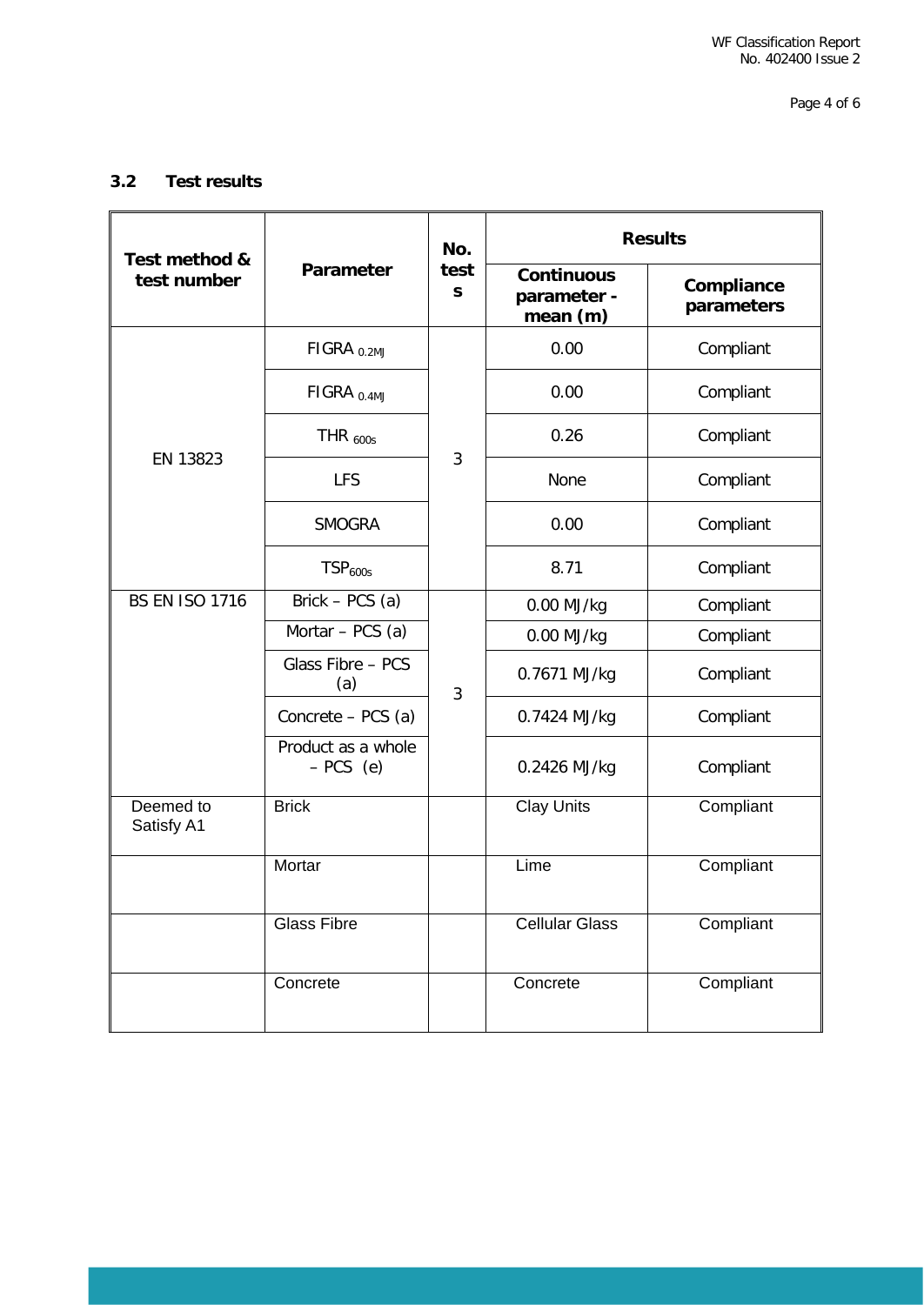Page 5 of 6

#### **4. Classification and field of application**

#### **4.1 Reference of classification**

This classification has been carried out in accordance with clause 8 of EN 13501-1:2007+A1: 2009.

#### **4.2 Classification**

The product, "Norskreen Brick M4", a brick faced glass reinforced concrete with lime mortar, in relation to its reaction to fire behaviour is classified:

**A1**

The format of the reaction to fire classification for construction products:

# **Reaction to fire classification: A1**

# **4.3 Field of application**

This classification is valid for the following end use applications:

i) Construction applications

This classification is also valid for the following product parameters:

| Product thickness   | No variation allowed |
|---------------------|----------------------|
| Product density     | No variation allowed |
| Product composition | No variation allowed |

#### **5. Limitations**

This document does not represent type approval or certification of the product.

SIGNED **APPROVED** 

**Katie Williams Janet Murrell** Junior Certification Engineer Technical Manager Technical Department Technical Department

Remark

…………………………………………………. ………………………………………………

on behalf of **Exova warringtonfire**